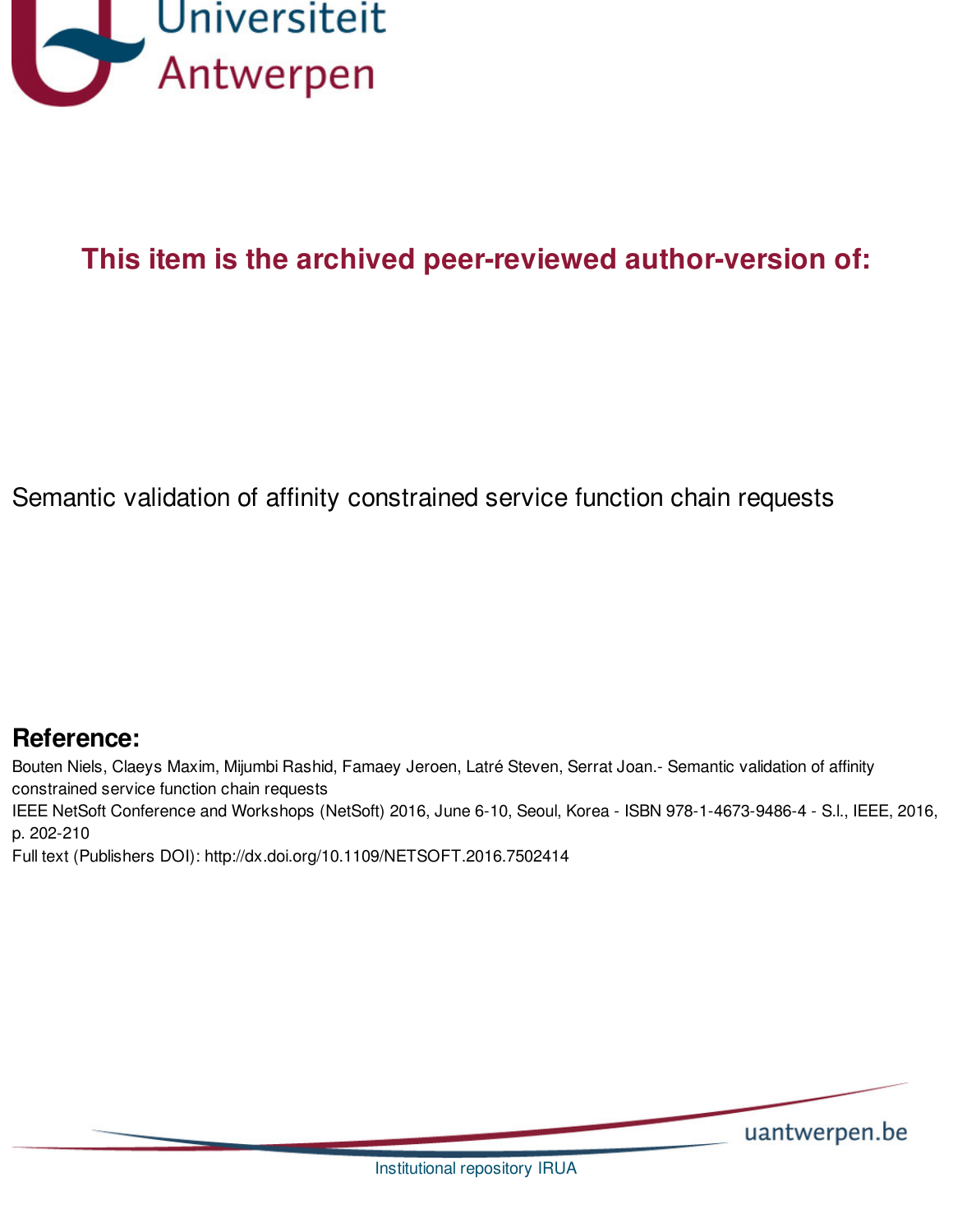# Semantic Validation of Affinity Constrained Service Function Chain Requests

Niels Bouten<sup>\*</sup>, Maxim Claeys<sup>\*</sup>, Rashid Mijumbi<sup>†</sup>, Joan Serrat<sup>‡</sup>, Jeroen Famaey<sup>§</sup>, Steven Latré<sup>§</sup>, Filip De Turck<sup>\*</sup> ⇤Department of Information Technology, Ghent University - iMinds, Gaston Crommenlaan 8/201, B-9050 Ghent, Belgium

*†*Telecommunications Software and Systems Group, Waterford Institute of Technology, Ireland

*‡*Network Engineering Department, Universitat Politecnica de Catalunya, 08034 Barcelona, Spain `

*§*Department of Mathematics and Computer Science, University of Antwerp, Middelheimlaan 1, B-2020 Antwerp, Belgium email: niels.bouten@intec.ugent.be

*Abstract*—Network Function Virtualization (NFV) has been proposed as a paradigm to increase the cost-efficiency, flexibility and innovation in network service provisioning. By leveraging IT virtualization techniques in combination with programmable networks, NFV is able to decouple network functionality from the physical devices on which they are deployed. This opens up new business opportunities for both Infrastructure Providers (InPs) as well as Service Providers (SPs), where the SP can request to deploy a chain of Virtual Network Functions (VNFs) on top of which its service can run. However, current NFV approaches lack the possibility for SPs to define location requirements and constraints on the mapping of virtual functions and paths onto physical hosts and links. Nevertheless, many scenarios can be envisioned in which the SP would like to attach placement constraints for efficiency, resilience, legislative, privacy and economic reasons. Therefore, we propose a set of affinity and anti-affinity constraints, which can be used by SPs to define such placement restrictions. Furthermore, a framework is proposed that allows the InP to check the validity of a set of constraints and provide feedback to the SP. To achieve this, the Service Function Chain (SFC) request and relevant information on the physical topology are modeled as an ontology of which the consistency can be checked using a semantic reasoner.

#### I. INTRODUCTION

In the traditional telecommunications networking approach, functionality of a network node is strongly tied with the physical network device it runs on. Typically, the network operator needs to deploy a dedicated network appliance for each Network Function (NF) (e.g., Deep Packet Inspection (DPI), Firewall). In addition, NFs have a strict chaining that must be adhered to when deploying a specific service. Thus, service deployments are tightly coupled to the underlaying network topology. These reasons, together with the ever increasing requirements for high quality and stability have led to long product cycles, limited service agility and considerable dependence on specialized hardware. To be able to compete with Over-The-Top (OTT) service providers, which typically have much shorter product development cycles, and to limit the Capital Expenditures (CAPEX) and Operational Expenditures (OPEX) involved with physical network expansions, the network operators need to devise novel and less expensive ways to meet the increased capacity requirements and at the same time reduce the time to market of new services.

The Network Function Virtualization (NFV)-paradigm [1], [2] has been introduced to alleviate the aforementioned issues by leveraging IT virtualization technology to decouple the network functionality from the physical infrastructure. This allows NFs to run on standard high volume servers, storage devices and switches. The advantages are manyfold. First there potentially is a significant reduction in total costs through more efficient maintenance which can be performed remotely. In addition, thanks to the increased flexibility offered by virtualization, resources can be shared and used more efficiently. Finally, NFV has the potential to allow network operators to deploy novel services cheaper and faster with higher service agility.

The concepts of NFV open up new business opportunities in the form of Virtual Network Function Infrastructure Providers (VNFInPs), acting as brokers between Infrastructure Providers (InPs) and Service Providers (SPs). These VNFInPs lease the infrastructure offered by different InPs and deploy, orchestrate and interconnect Virtual Network Functions (VNFs) to create Service Function Chains (SFCs) [3], that are run by SPs to offer value-added services to their customers. InPs can profit by maximizing resource utilization and optimizing energy usage by offering their virtualized infrastructure to remote parties. SPs benefit from the proposed model since it allows rapid deployment and testing in a real network environment, thus leveraging faster time to market of new services. The offered services benefit from the dynamic nature of the network, computing and storage resources offered by the Virtual Network (VN), which allows them to scale dynamically based on service requirements and user mobility.

Together with these new opportunities and stakeholders, a set of new interactions arises as well. For example, the SPs need a way to express their SFC requests and requirements to the VNFInP. In traditional network embedding approaches, only node and link restrictions can be specified. However, many scenarios can be envisioned where a SP might want to attach more detailed constraints concerning the placement and routing between NFs as well as constraints on their affinity. For example, to increase efficiency, the SP might want to require the embedding of VNFs within the same datacenter or even on the same host. Other reasons for more detailed affinity and anti-affinity constraints could be resilience, economic, legislative and privacy issues. In this paper, a set of affinity and anti-affinity constraints is proposed that increases the control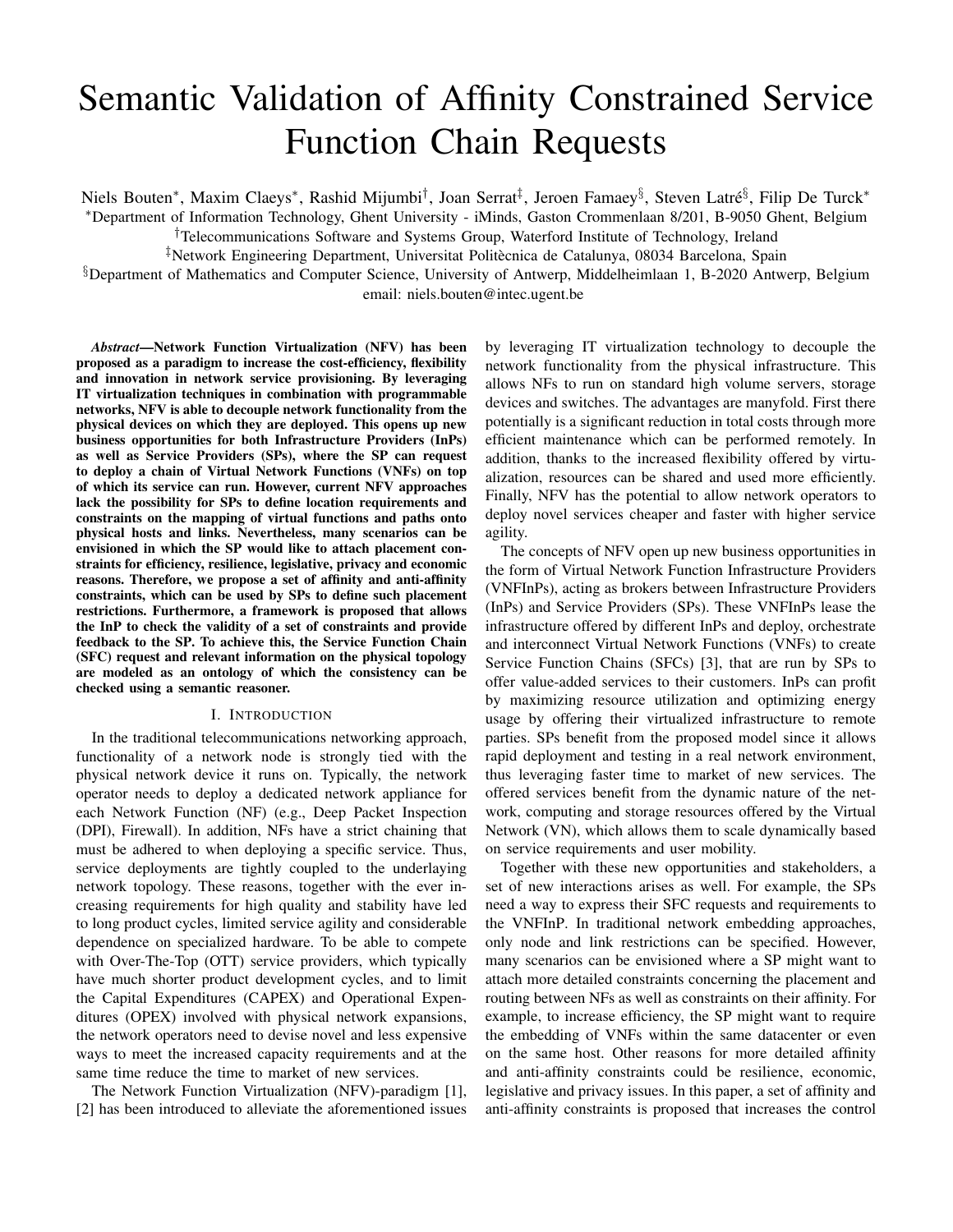of SPs on the embedding of their SFC requests.

With this newfound ability to add custom constraints, the possibility arises that conflicting constraints are introduced by SPs in their SFC requests. Therefore, the VNFInP needs to be provided with a means to check the validity of SFC requests and inform the SP on potential conflicts. Since SFC requests can contain many VNFs, virtual edges and constraints, detecting conflicts within these requests is not a straightforward task, neither for human operators, nor for computer systems. Since conflicts can arise between sets of constraints, pairwise detection will not suffice. Therefore, this paper proposes to take advantage of semantic modelling to define an ontology and rule set, which can be enriched with individuals based on the specific SFC request. Using a semantic reasoner, the consistency of this entire ontology can be determined and subsequently the validity of the SFC request can be assessed.

The contributions of this paper are threefold. First, the sets set of affinity and anti-affinity constraints are defined that can be attached to a SFC request by the SP. Second, we extend an existing virtualization description language to support these constraints. Finally, we propose and evaluate a semantic conflict detection mechanism that can be employed by the VNFInP to check the validity of SFC requests.

#### II. RELATED WORK

NFV has been proposed as a paradigm that allows more flexible service deployment by leveraging IT virtualization technology in combination with programmable networks [4], [\[5\]](https://www.researchgate.net/publication/273395007_Network_Function_Virtualization_Challenges_and_Opportunities_for_Innovations?el=1_x_8&enrichId=rgreq-908ed396c7b409fbef5d1551ddf42111-XXX&enrichSource=Y292ZXJQYWdlOzI5ODE2NzkzMDtBUzozMzk0NjgzNTY3MzQ5NzZAMTQ1Nzk0Njk3MTkyNw==). To attain the gains promised by NFV, the VNFs and interconnecting virtual links should be efficiently mapped onto the physical substrate. To achieve this, several placement algorithms have been proposed in the related fields of virtual network embedding [\[6\]](https://www.researchgate.net/publication/236158064_Virtual_Network_Embedding_A_Survey?el=1_x_8&enrichId=rgreq-908ed396c7b409fbef5d1551ddf42111-XXX&enrichSource=Y292ZXJQYWdlOzI5ODE2NzkzMDtBUzozMzk0NjgzNTY3MzQ5NzZAMTQ1Nzk0Njk3MTkyNw==) and virtual datacenter embedding [\[7\]](https://www.researchgate.net/publication/260670876_Data_Center_Network_Virtualization_A_Survey?el=1_x_8&enrichId=rgreq-908ed396c7b409fbef5d1551ddf42111-XXX&enrichSource=Y292ZXJQYWdlOzI5ODE2NzkzMDtBUzozMzk0NjgzNTY3MzQ5NzZAMTQ1Nzk0Njk3MTkyNw==), as well as for NFV [\[8\]](https://www.researchgate.net/publication/281524200_Network_Function_Virtualization_State-of-the-art_and_Research_Challenges?el=1_x_8&enrichId=rgreq-908ed396c7b409fbef5d1551ddf42111-XXX&enrichSource=Y292ZXJQYWdlOzI5ODE2NzkzMDtBUzozMzk0NjgzNTY3MzQ5NzZAMTQ1Nzk0Njk3MTkyNw==). A placement algorithm can be formulated as an optimization problem with a particular objective such as load balancing, resource utilization, acceptance ratio, etc. *Basta et al.* propose a model for placing virtualized Evolved Packet Core (EPC) functions in a way that minimizes the network overhead introduced by Software Defined Networking (SDN) control plane interactions [\[9\]](https://www.researchgate.net/publication/266660724_Applying_NFV_and_SDN_to_LTE_mobile_core_gateways_the_functions_placement_problem?el=1_x_8&enrichId=rgreq-908ed396c7b409fbef5d1551ddf42111-XXX&enrichSource=Y292ZXJQYWdlOzI5ODE2NzkzMDtBUzozMzk0NjgzNTY3MzQ5NzZAMTQ1Nzk0Njk3MTkyNw==). *Mehraghdam et al.* apply Mixed Integer Quadratically Constrained Programming (MIQCP) to solve the placement problem and conclude that to obtain efficient use of resources, the placment of functions should be different according to the desired objective [\[10\]](https://www.researchgate.net/publication/262877871_Specifying_and_Placing_Chains_of_Virtual_Network_Functions?el=1_x_8&enrichId=rgreq-908ed396c7b409fbef5d1551ddf42111-XXX&enrichSource=Y292ZXJQYWdlOzI5ODE2NzkzMDtBUzozMzk0NjgzNTY3MzQ5NzZAMTQ1Nzk0Njk3MTkyNw==). *Moens et al.* propose an Integer Linear Programming (ILP) based solution in which hybrid scenarios are considered where part of the functions are provided by dedicated physical hardware and part of them by virtualized instances [\[11\]](https://www.researchgate.net/publication/268800292_VNF-P_A_Model_for_Efficient_Placement_of_Virtualized_Network_Functions?el=1_x_8&enrichId=rgreq-908ed396c7b409fbef5d1551ddf42111-XXX&enrichSource=Y292ZXJQYWdlOzI5ODE2NzkzMDtBUzozMzk0NjgzNTY3MzQ5NzZAMTQ1Nzk0Njk3MTkyNw==). Others propose a heuristic approach to deal with the intractability of the aforementioned optimization approaches. *Xia et al.* propose a greedy heuristic which sorts VNFs according to the resource demands and embeds the resource-demanding VNFs with highest priority [\[12\]](https://www.researchgate.net/publication/272590519_Network_Function_Placement_for_NFV_Chaining_in_PacketOptical_Datacenters?el=1_x_8&enrichId=rgreq-908ed396c7b409fbef5d1551ddf42111-XXX&enrichSource=Y292ZXJQYWdlOzI5ODE2NzkzMDtBUzozMzk0NjgzNTY3MzQ5NzZAMTQ1Nzk0Njk3MTkyNw==). *Yoshida et al.* propose a multiobjective resource scheduling algorithm which optimizes simultaneously possibly conflicting objectives with multifaceted costraints [\[13\]](https://www.researchgate.net/publication/286428082_MORSA_A_multi-objective_resource_scheduling_algorithm_for_NFV_infrastructure?el=1_x_8&enrichId=rgreq-908ed396c7b409fbef5d1551ddf42111-XXX&enrichSource=Y292ZXJQYWdlOzI5ODE2NzkzMDtBUzozMzk0NjgzNTY3MzQ5NzZAMTQ1Nzk0Njk3MTkyNw==). None of the aforementioned approaches offers

support for attaching affinity or anti-affinity constraints to the SFCs nor do they take into account such constraints when evaluating the embeddings.

Affinity and anti-affinity restrictions have previously been studied in the context of grid and cloud computing. Many argued that the lack of influence on the placement of workflow or service components is a hindrance for the adoption of the technology [14], [\[15\]](https://www.researchgate.net/publication/220951667_A_Monitoring_and_Audit_Logging_Architecture_for_Data_Location_Compliance_in_Federated_Cloud_Infrastructures?el=1_x_8&enrichId=rgreq-908ed396c7b409fbef5d1551ddf42111-XXX&enrichSource=Y292ZXJQYWdlOzI5ODE2NzkzMDtBUzozMzk0NjgzNTY3MzQ5NzZAMTQ1Nzk0Njk3MTkyNw==). Even though performance and economical benefits of cloud computing are clear, potential users hesitate to use the technology because legal, privacy, efficiency and resilience aspects are completely out of their control. Also recent media coverage shows an increased concern by end-users about their data privacy, raising the need for SPs to take into account privacy and legal issues when offering their services. These concerns also arise for NFV when deploying VNFs at certain locations and transferring data between them over virtual paths. Therefore, we argue that also in NFV, mechanisms should be designed to allow SPs to add constraints concerning locality and affinity, both to VNFs as well as the interconnecting paths.

The solutions proposed in affinity and anti-affinity context in cloud computing mostly relate to two aspects: developing models to describe affinity rules and developing service placement algorithms that can work under the constraints of these rules. *Konstanteli et al.* present a set of affinity rules for cloud computing applications which are added to a Mixed-Integer Non-Linear Programming (MINLP) [\[16\]](https://www.researchgate.net/publication/229151024_Admission_Control_for_Elastic_Cloud_Services?el=1_x_8&enrichId=rgreq-908ed396c7b409fbef5d1551ddf42111-XXX&enrichSource=Y292ZXJQYWdlOzI5ODE2NzkzMDtBUzozMzk0NjgzNTY3MzQ5NzZAMTQ1Nzk0Njk3MTkyNw==). The authors define constraints that require allocating components/services in the same subnet or physical node or prevent services to be federated. *Espling et al.* propose a model for defining Virtual Machine (VM) placement in cloud computing supporting a set of affinity and anti-affinity constraints [\[17\]](https://www.researchgate.net/publication/224253319_Scheduling_and_monitoring_of_internally_structured_services_in_Cloud_federations?el=1_x_8&enrichId=rgreq-908ed396c7b409fbef5d1551ddf42111-XXX&enrichSource=Y292ZXJQYWdlOzI5ODE2NzkzMDtBUzozMzk0NjgzNTY3MzQ5NzZAMTQ1Nzk0Njk3MTkyNw==), [\[18\]](https://www.researchgate.net/publication/285445480_Modeling_and_Placement_of_Cloud_Services_with_Internal_Structure?el=1_x_8&enrichId=rgreq-908ed396c7b409fbef5d1551ddf42111-XXX&enrichSource=Y292ZXJQYWdlOzI5ODE2NzkzMDtBUzozMzk0NjgzNTY3MzQ5NzZAMTQ1Nzk0Njk3MTkyNw==). We extend this approach by defining affinity and anti-affinity restrictions for SFCs. To this end we add support for specification of constraints on the path between network functions and furthermore a more expressive syntax that allows constraints to apply to specific VNFs, VNF types, locations and location types. Furthermore, a semantic framework is proposed which allows to check the validity of these constraints.

One of the benefits of NFV is that it supports automated orchestration of services. To achieve this, a number of descriptions are needed for everything that was configured manually in the past, including VNFs and network requirements. Also Service Level Agreement (SLA)-related parameters such as affinity and anti-affinity rules should be transformed into machine-readable description formats [\[19\]](https://www.researchgate.net/publication/297090577_Virtualizing_network_services_-_The_telecom_cloud?el=1_x_8&enrichId=rgreq-908ed396c7b409fbef5d1551ddf42111-XXX&enrichSource=Y292ZXJQYWdlOzI5ODE2NzkzMDtBUzozMzk0NjgzNTY3MzQ5NzZAMTQ1Nzk0Njk3MTkyNw==). Huawei mentions the generation of affinity and anti-affinity policies as a mechanism for fault prevention [20]. In the definition of *Service Quality Metrics* by ETSI, special attention is brought to the enforcement of NFV customer anti-affinity rules which can improve the availability mechanisms [21]. The automatically generated affinity rules for VNFs in combination with userspecific affinity requirements could lead to conflicting constraints. In this paper a machine-readable format for affinity and anti-affinity constraints is proposed. Furthermore, we establish an automated way to detect conflicting constraints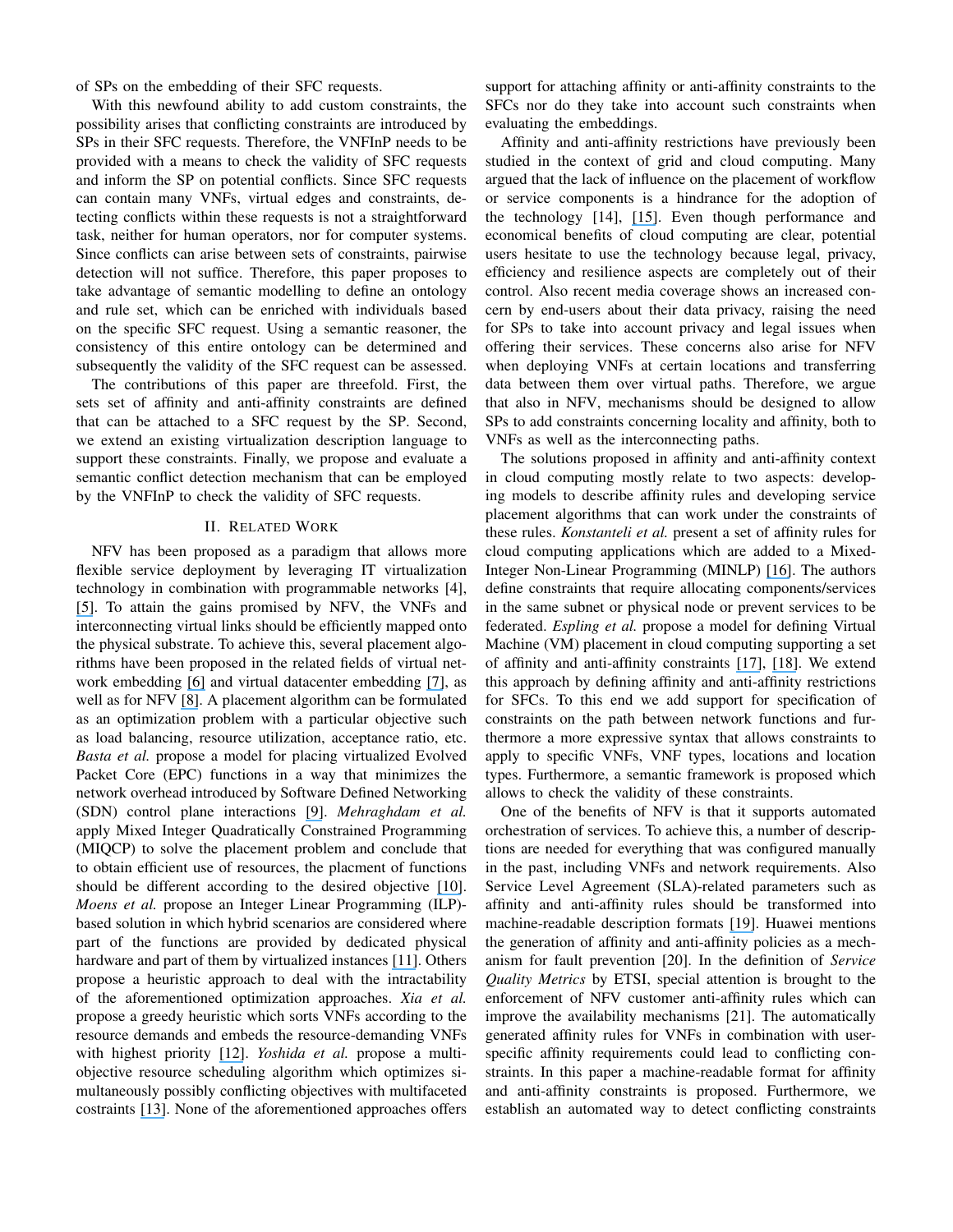based on ontologies. The proposed conflict detection is applicable for both user-generated as well as automatically generated affinity constraint sets.

#### III. AFFINITY AND ANTI-AFFINITY CONSTRAINT MODEL

In an NFV context, SPs have no control over the mapping of VNFs to physical hosts or SFC edges to physical paths. Nevertheless, many situations can be envisioned where an SP might want to attach constraints to the placement of certain functions or on the routing of traffic, such as:

- Efficiency: VNFs that exchange a lot of data may want to be positioned close to one another (e.g., within the same datacenter, or even on the same physical host).
- *•* Resilience: The SP might want to spread instances of the same VNF across multiple datacenters in order to improve resilience in case a failure occurs in one of the datacenters.
- *•* Legislation: The SP might want to avoid hosting VNFs in certain countries due to legislative restrictions.
- Privacy: SPs or their customers might not want the traffic to pass through certain domains due to privacy concerns.
- *•* Economic: SPs might have economic reasons (e.g., peering agreements) to place their functions in or route their traffic through certain domains.

However, currently there is no way to specify or model such requirements in an SFC template. In this section, a set of affinity and anti-affinity constraints for VNFs and their interconnecting paths are proposed. The affinity constraints apply to a set of physical locations *P*, a set of VNF instances *V* and a set of edges interconnecting them *E*. There are different location granularities  $g \in G$  that can be considered (e.g., network domains, datacenters, hosts), leading to a hierarchical structure of locations. Two hosts in a single datacenter represent different locations at the granularity of hosts, but have the same location at the datacenter level.  $P^g \subset P$  is the set of locations at a certain granularity *g*. Furthermore, each VNF instance has an associated VNF type  $t \in T$  (e.g., firewall, DPI), forming subsets  $V^t \subseteq V$  of VNFs with type *t*. Finally, each virtual edge  $e = (a, b) \in E$  connects two VNFs  $a \in V$  and  $b \in V$  and maps to a single or path of physical network links. We propose the following constraints:

- Affinity( $p \in P^g, v \in V$  or  $t \in T$ ): A specific instance *v* or all instances  $v \in V^t$  of type  $t \in T$  must be located at a specific location *p* with granularity *g*.
- Anti-Affinity $(p \in P^g, v \in V \text{ or } t \in T)$ : A specific instance *v* or all instances  $v \in V^t$  of type  $t \in T$  may not be located at a specific location *p* with granularity *g*.
- Affinity $(p \in P^g \text{ or } g \in G, v \in V \text{ or } s \in T, w \in$ *V* or  $t \in T$ : A specific instance *v* or all instances  $v \in V^s$  must be placed together with a specific instance *w* or all instances  $w \in V^t$  at a specific location  $p \in P^g$ or at the same location at a specific granularity  $q \in G$ .
- Anti-Affinity( $p \in P^g$  or  $g \in G, v \in V$  or  $s \in T, w \in V$ *V* or  $t \in T$ : A specific instance *v* or all instances  $v \in$  $V^s$  may not be placed together with a specific instance

*w* or all instances  $w \in V^t$  at a specific location  $p \in P^g$ or at the same location at a specific granularity  $q \in G$ .

- Affinity $(p \in P^g, e \in E, c \in (0, 1])$ : A virtual edge  $e \in E$  must pass through a specific location  $p \in P^g$ with a granularity  $g \in G$ . The parameter *c* is an optional percentage, defining the portion of links comprising the physical path associated with the virtual edge that must at least be part of  $p \in P^g$ . If  $c = 1$ , all links must belong to  $p \in P<sup>g</sup>$ . If *c* is omitted, at least one link must be part of  $p \in P^g$ .
- Anti-Affinity $(p \in P^g, e \in E)$ : The physical links comprising the virtual edge  $e \in E$  may not pass through a specific location  $p \in P^g$  with a granularity  $g \in G$ .
- Affinity $(e \in E, f \in E)$ : Two virtual edges  $e \in E$  and  $f \in E$  must overlap (i.e. one or more physical links comprising the virtual edges must be part of both *e* and *f*).
- Anti-Affinity $(e \in E, f \in E)$ : Two virtual edges  $e \in E$ and  $f \in E$  may not overlap (i.e. none of the physical links comprising the virtual edges may be part of both *e* and *f*).

A wide range of languages could be used to define the constraints outlined above, depending on the language used to define the SFC template. As an SFC is generally a directed acyclic graph structure, the specification language should be capable of modelling this. To model the constraints, we use an extension of the DTMF Open Virtualization Format (OVF) version  $2.1.1<sup>1</sup>$ . The OVF descriptor is an XML-based language for annotating software to be run in virtual machines, such as product details, virtual hardware requirements and licensing. *Espling et al.* [\[18\]](https://www.researchgate.net/publication/285445480_Modeling_and_Placement_of_Cloud_Services_with_Internal_Structure?el=1_x_8&enrichId=rgreq-908ed396c7b409fbef5d1551ddf42111-XXX&enrichSource=Y292ZXJQYWdlOzI5ODE2NzkzMDtBUzozMzk0NjgzNTY3MzQ5NzZAMTQ1Nzk0Njk3MTkyNw==) expanded the OVF descriptor with additional constructs for defining constraints in structured cloud services. We expanded upon this work to additionally model the affinity and anti-affinity constraints for both node and edge mapping for SFCs. Figure 1 shows how the affinity constraint subtypes could be defined.

To further clarify the presented constraint formulations and syntax, an example of an SFC request with both affinity and anti-affinity constraints will be presented next. Given a set of location types *{Autonomous System (AS), Datacenter (DC), Host}* and a set of network function types *{Firewall, DPI, Cache, StreamingServer}*. An example SFC is depicted in Figure 2, where a streaming server is connected to two DPI functions (for tagging data packets), which in turn are connected to a firewall (for filtering) and a content cache. The DPI functions may either directly forward content to the cache or may send it to the firewall for filtering. Suppose a SP wants to offer a Video on Demand (VoD) service in Belgium where two major telecom providers are active: Telenet (*AS6848*) and Proximus (*AS6774*). Let us consider the following set of affinity and anti-affinity constraints:

- *• Affinity(AS6848, c1)*
- *• Affinity(AS6774, c2)*

<sup>1</sup>DMTF - OVF Specification - https://www.dmtf.org/sites/default/files/ standards/documents/DSP0243\_2.1.1.pdf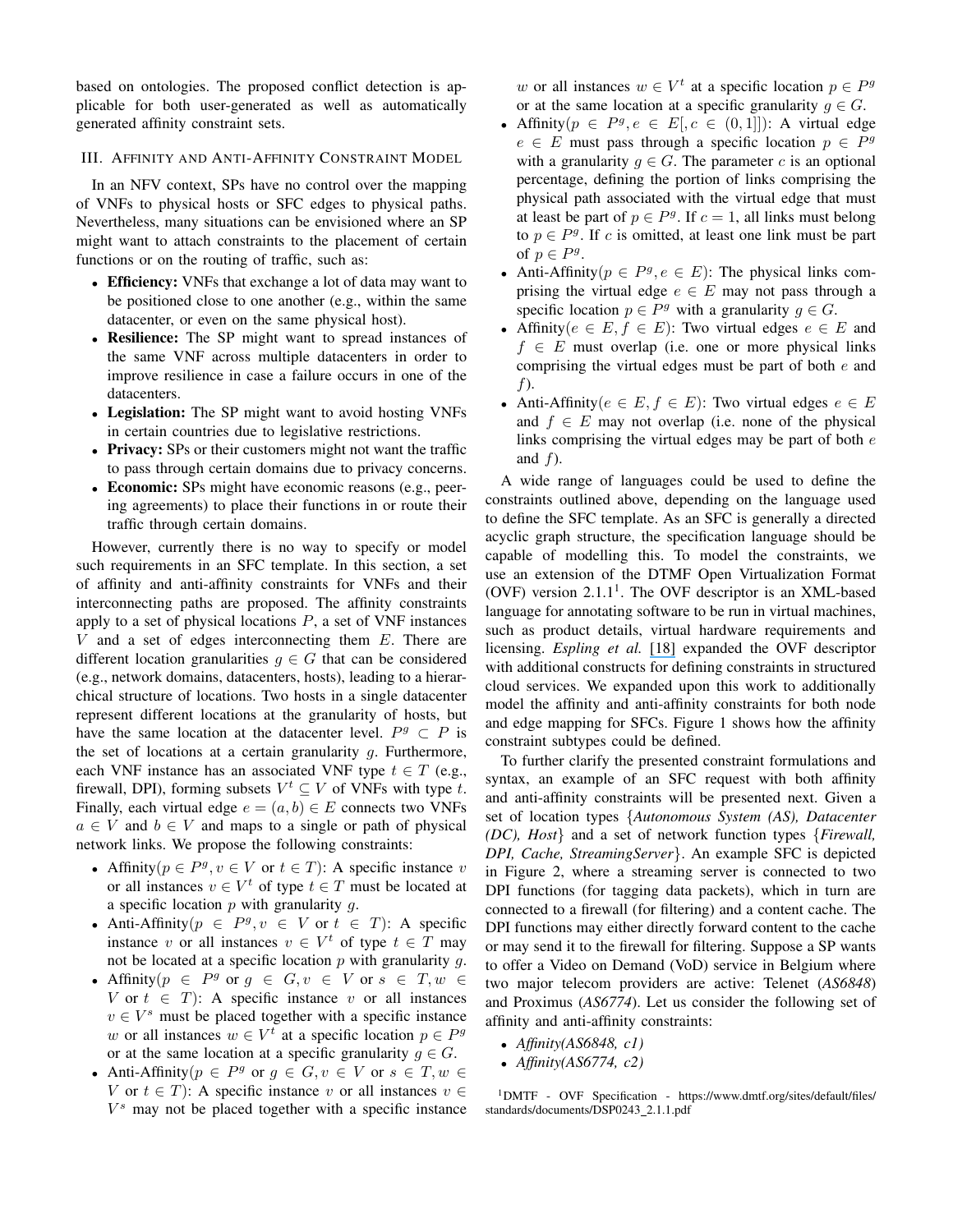```
<xs:element name="Affinity" type="Constraint">
   <xs:complexType>
       <xs:choice>
           <xs:sequence>
                <xs:choice>
                    <xs:element name="locType" type="LocationType" />
                                                   <xs:element name="loc" type="Location" />
                </xs:choice>
                <xs:choice>
                    <xs:element name="funcTypeA" type="FunctionType" />
<xs:element name="funcA" type="NetworkFunction" />
                </xs:choice>
                <xs:choice minOccurs="0">
                    <xs:element name="funcTypeB" type="FunctionType" />
<xs:element name="funcB" type="NetworkFunction" />
                </xs:choice>
            </xs:sequence>
            <xs:sequence>
                               <xs:element name="connC" type="Connection" />
                <xs:choice>
                    <xs:element name="connD" type="Connection" />
                    <xs:choice>
                        <xs:element name="locType" type="LocationType" />
<xs:element name="loc" type="Location" />
                    </xs:choice>
                </xs:choice>
                                       <xs:element name="perc" type="Percentage" minOccurs="0" />
           </xs:sequence>
        </xs:choice>
    </xs:complexType>
</xs:element>
```
Fig. 1: OVF specification extension for modelling Affinity node and link constraints.



- *• Affinity(DC, e3, 1)*
- *• Affinity(DC, e6, 1)*
- *• AntiAffinity(e1,e2)*
- *• AntiAffinity(DC, DPI, DPI)*

Specifically, the first two constraints state that the caches need to be located in the Telenet and Proximus AS respectively (e.g., because they should be close to the end user and limit uplink traffic through other networks). The third and fourth constraint define that the edges *e3* and *e6* between firewall and DPI functions should be completely embedded within a single DC, automatically forcing the DPI and connected firewall to be deployed within that DC. Finally, to improve fault tolerance, it is stated that edges *e1* and *e2* can not have any links in common and that functions with type DPI should not be deployed within the same DC. Using the XSD schema defined above, the constraints can be represented as shown in Figure 3.

#### IV. SEMANTIC SFC REQUEST CHECKER

Since SPs are now free to specify their custom constraints during the SFC request, it is possible that conflicting constraints are introduced. For example, extending the previous example and adding the constraints *Affinity(DC, c1, f1)* (i.e. specifying that *c1* and *f1* should be colocated in the same



Fig. 3: A simplified constraint specification for the example SFC



Fig. 4: An overview of the NFV architecture with support for semantic SFC request checking.

DC) and *AntiAffinity(DC, Cache, Firewall)* (i.e. specifying that a VNF of type Cache can not be colocated with a VNF of type Firewall in the scope of a DC) leads to a conflicting constraint set. Also more complex conflicts can appear when multiple constraints are involved in the conflicting set that can only be detected as a conflict when considering the full set. For example, returning to the base example from the previous section and adding the constraints *Affinity(AS, c1, f1)* and *Anti-Affinity(AS6848, d1)* would lead to a conflict set *{Affinity(DC, c1, f1), Anti-Affinity(AS6848, d1), Affinity(AS6848, c1), Affinity(DC, e3, 100)}*. Since *d1* and *f1* should be colocated in the same DC due to the link affinity constraint and *f1* and *c1* are colocated at the DC level, *d1* and *c1* should be colocated at the AS level as well. Furthermore, since *c1* should be located in *AS6848*, *d1* should be located in the same AS. However, this inferred constraint conflicts with the defined constraint *Anti-Affinity(AS6848, d1)*.

When the VNFInP tries to deploy the requested SFC, none of the resulting embedding configurations will lead to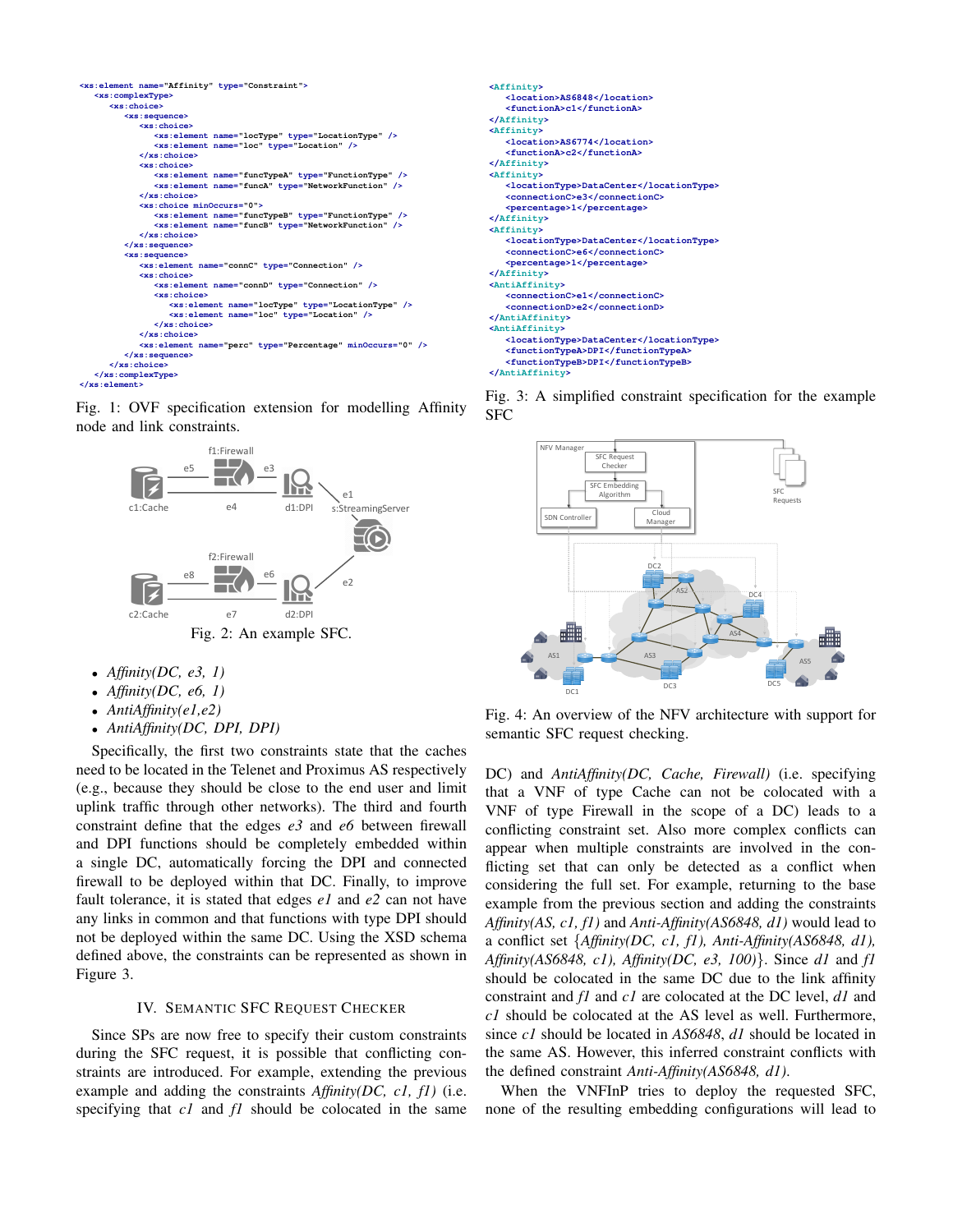

Fig. 5: Graphical representation of ontology.

a feasible realisation of the SFC request. The VNFInP should however be able to differentiate between a non-acceptance of the SFC request caused by a shortage of appropriate resources and conflicting request constraints in order to inform the SP on the reason why the SFC deployment failed. The previous example shows the need for the VNFInP to check the validity of an SFC request upon reception in order to exclude any conflicting constraints when trying to provision the requested SFC.

#### *A. NFV Architecture for SFC Request Checking*

Figure 4 depicts how the SFC request checking system could be integrated into the *NFV Manager*. In this architecture, the *SFC Embedding Algorithm* is responsible for assigning physical hardware and resources to the SFC requests. Concretely, it decides on which VNFs should be deployed on which physical hosts and how many resources should be assigned to them. The *Cloud Manager* performs the management of deployed VNFs and server resources. Moreover, the algorithm selects the forwarding paths interconnecting the VNFs and assigns network resources to them through the *SDN Controller*. Before the SFC request is forwarded to the *SFC Embedding Algorithm* it needs to be checked by the *SFC Request Checker* to confirm the validity.

#### *B. Ontology for SFC Request Modelling*

This paper proposes to exploit ontology representations for the purpose of modelling the physical substrate, the SFC request and defining a set of rules that can be used to infer additional information. Figure 5 represents the proposed semantic model. The SFC request is modelled as a set of *VirtualNodes* with a certain *VNFType* and *VirtualLinks* containing an ingress and egress *VirtualNode*. The physical resources are modeled at the granularity level of *Hosts*, *DCs* and *ASs*. Each of these *Locations* has a certain *LocationType* (i.e., AS, DC or Host). The hierarchical relations between these *Locations* and *LocationTypes* are modeled by *isSubLocationOf* and *isSubLocationTypeOf* respectively. To model affinity (respectively antiaffinity) constraints for single virtual nodes and edges, positive

(respectively negative) object property assertions of the type *isNodeEmbeddedOn* and *isLinkEmbeddedOn* are attached to *VirtualNodes* and *VirtualLinks* respectively.

To be able to model more complex affinity and antiaffinity relationships between two *VirtualNodes*, two *VN-FTypes* or between a *VirtualNode* and *VNFType*, the additional concepts *NodeNodeRestriction*, *NodeNodeTypeRestriction* and *NodeTypeNodeTypeRestriction* were added to the ontology. By adding the respective positive (respectively negative) property *isNodeNodeEmbeddedOn* or *isNodeNodeEmbeddedOnType*, one is able to model affinity (respectively anti-affinity) restrictions for more complex constraints on the *Location* or *LocationType*. By using the *isLinkEmbeddedWith* relationship, affinity and anti-affinity constraints between links can be modeled.

The Protégé editor<sup>2</sup> was used to develop the SFC request modelling ontology using the Web Ontology Language  $(OWL)^3$ .

#### *C. Rules*

To be able to infer new information out of existing knowledge, a set of rules is defined. For example, a new relationship is defined in Rule (1) and (2), which is called *isSubLocOrEqualOf* that checks if a certain *Location a* is either equivalent to *b* or a *isSubLocationOf b* is valid. This relationship will be used later on to infer knowledge on affinity and anti-affinity characteristics at a certain *LocationType*.

$$
SameAs(a, b) \rightarrow SubLocOrEqualOf(a, b)
$$
\n
$$
SubLocOf(a, b) \rightarrow SubLocOrEqualOf(a, b)
$$
\n
$$
(2)
$$

Rule (3) stipulates that if a certain *VirtualNode x* is embedded on a *Location y* and if *y* is a sublocation of *z*, this node is also embedded on *Location z*. When a *VirtualNode x* of a certain *VNFType y* is embedded on a *Location z*, the *VNFType y* is also embedded on that *Location z* (Rule (4)). Rule (5) determines that if two *VirtualNodes x* and *y* are both

 ${}^{2}$ Protégé - http://protege.stanford.edu/

<sup>3</sup>OWL2 - http://www.w3.org/TR/owl-features/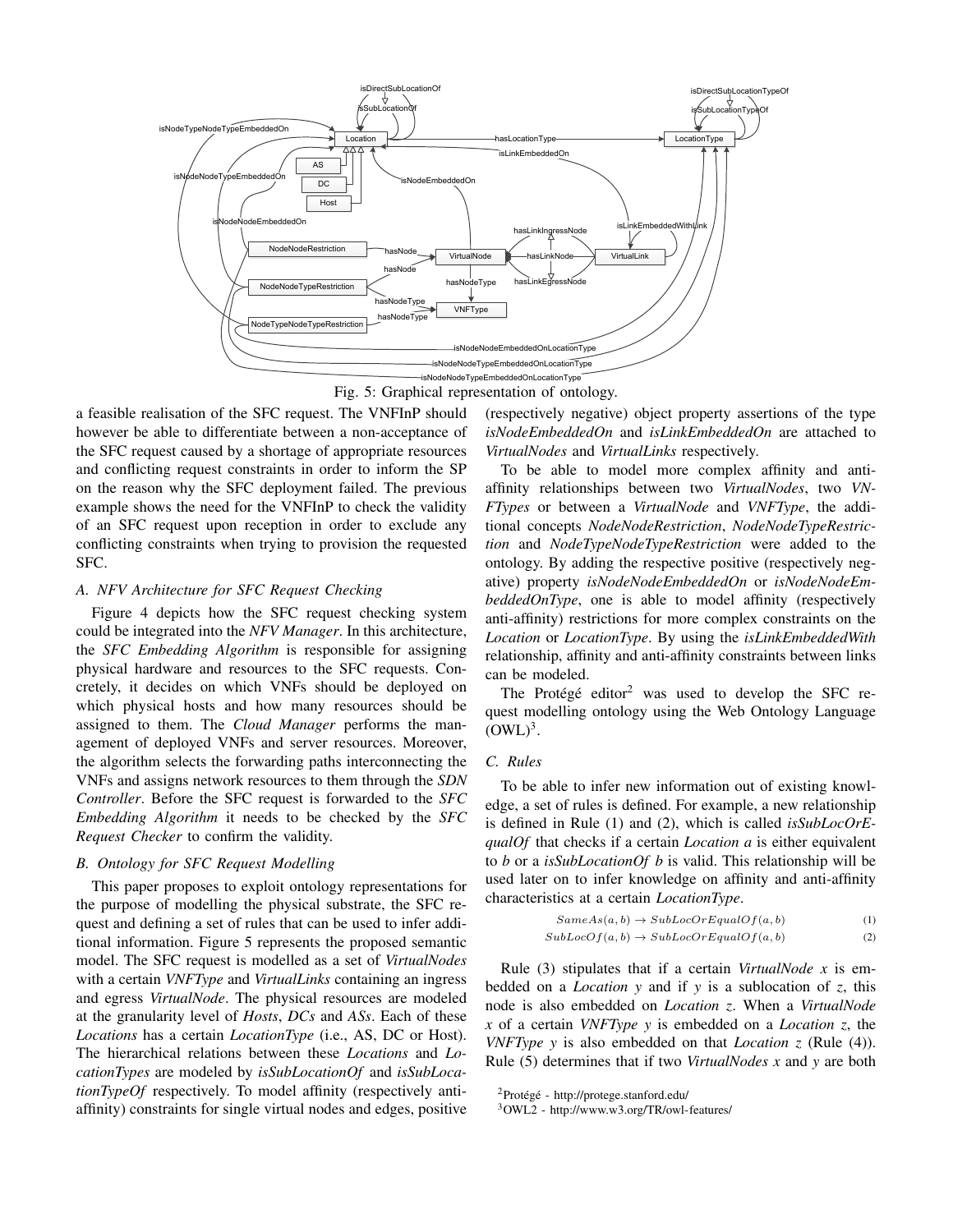embedded on a *Location a*, then the *NodeNodeRestriction z* containing *x* and *y* is embedded on the same *Location a*. Similar rules can be determined for *NodeNodeTypeRestriction* and *NodeTypeNodeTypeRestriction*, which are omitted due to space restrictions. Rule (6) stipulates the opposite: if a *NodeNodeRestriction z* containing *VirtualNodes x* and *y* is embedded on *Location a*, then both *VirtualNode x* and *y* are embedded on *Location a*. Similar rules can be determined for *NodeNodeTypeRestriction* and *NodeTypeNodeTypeRestriction*. Rule (7) determines that if *VirtualNodes x* and *y* are embedded on *Location a* and *Location b* respectively and if both *a* and *b* are either sublocations of or equal to *Location c* with *Location-Type l* and *x* is not equal to *y*, then the *NodeNodeRestriction z* containing both *x* and *y* is embedded on *LocationType l*. Similar rules can be determined for *NodeNodeTypeRestriction* and *NodeTypeNodeTypeRestriction*. If a *VirtualLink z* contains a *VirtualNode x* embedded at *Location a*, this *VirtualLink z* is embedded at *Location a* as well (Rule (8)). Rule (9) states that if two *VirtualLink x* and *y* have a *VirtualNode v* in common, they are overlapping.

isNodeEmbeddedOn
$$
(x, y) \land isSubLocOf(y, z)
$$
  
 $\rightarrow isNodeEmbeddedOn(x, z)$  (3)

 $hasNodeType(x, y) \wedge isNodeEmbeddedOn(x, z)$  $\rightarrow$  *isNodeTypeEmbeddedOn*(*y*, *z*) (4)

 $hasNode(z,x)\land isNodeEmbeddedOn(x,a)\land hasNode(z,y)$  $\wedge$ *isNodeEmbeddedOn*(*y, a*)  $\wedge$  *Different*(*x, y*)

 $\rightarrow$  *isNodeNodeEmbeddedOn*(*z*, *a*) (5)

 $isNodeNodeEmbeddedOn(z,a) \wedge hasNode(z,x) \wedge hasNode(z,y)$  $\rightarrow$  *isNodeEmbeddedOn*(*x, a*)  $\land$  *isNodeEmbeddedOn*(*y, a*) (6)

 $hasNode(z, x) \land isNodeEmbeddedOn(x, a) \land hasNode(z, y)$  $\land$ *isNodeEmbeddedOn*(*y, b*)  $\land$ *isSubLocOrEqualOf*(*a, c*)  $\land isSubLocOrEqualOf(b, c) \land hasLevel(c, l) \land Different(x, y)$  $\rightarrow$  *isNodeNodeEmbeddedOnType*(*z*, *l*) (7)

> $hasLinkNode(z, x) \wedge isNodeEmbeddedOn(x, a)$  $\rightarrow$  *isLinkEmbeddedOn*(*z*, *a*) (8)

 $hasLinkIngressNode(x, v) \wedge hasLinkEgressNode(y, v)$  $\rightarrow$  *isLinkEmbeddedWithLink*(*x, y*) (9)

Semantic Web Rule Language  $(SWRL)^4$  was used to express the aforementioned rules using concepts from the ontology defined in Section IV-B. The Protégé editor was also used to define the rules using the Manchester syntax<sup>5</sup>.

#### *D. Conflict Detection*

When a new SFC request arrives at the VNFInP, this request is parsed and the set of virtual nodes and links are added as individuals to the OWL ontology using the OWL API<sup>6</sup>. Next, the set of affinity and anti-affinity constraints are also added by either creating new individuals (i.e. *NodeNodeRestriction*), adding property assertions (i.e. *isNodeEmbeddedOn*) or both.

TABLE I: Overview of the evaluation parameters.

|          |             | Network Size |                |         | # Affinity and               | # VNFs |
|----------|-------------|--------------|----------------|---------|------------------------------|--------|
|          |             | #AS          | #DC            | #Hosts  | Anti-Affinity<br>Constraints |        |
| ₹        | Individuals |              | $\overline{4}$ | 100     | 5                            | 5      |
|          |             | 2            | 8              | 200     | 10                           | 10     |
|          |             | 4            | 16             | 400     | 20                           | 20     |
|          |             | 8            | 32             | 800     | 40                           | 40     |
|          |             | 16           | 64             | 1600    | 80                           | 80     |
|          |             | 32           | 128            | 3200    | 160                          | 160    |
| Relevant | Individuals | 5            | 50             | 25000   | 5                            | 5      |
|          |             | 10           | 100            | 50000   | 10                           | 10     |
|          |             | 20           | 200            | 100000  | 20                           | 20     |
|          |             | 40           | 400            | 200000  | 40                           | 40     |
|          |             | 80           | 800            | 400000  | 80                           | 80     |
|          |             | 160          | 1600           | 800000  | 160                          | 160    |
|          |             | 320          | 3200           | 1600000 | 320                          | 320    |

The HermiT OWL Reasoner<sup>7</sup> was used to check the consistency and the classification of the ontology. HermiT is a semantic reasoner for ontologies written in OWL. It is able to determine whether or not the ontology is consistent, identify subsumption relationships between classes, etc. The reasoner is based on a hypertableau calculus which provides efficient reasoning. The output of the reasoning process allows us to determine whether the SFC request at hand is valid or not. In the case of an invalid request, this is communicated to the requesting SP, otherwise the request is passed on to the embedding engine.

#### V. EVALUATION

We created a Java-based simulation framework in which we are able to model the physical substrate and the SFC requests. The components contained in the physical infrastructure are added as individuals to the ontology using the OWL API. Upon reception of an SFC request, the required individuals for the VNFs and their interconnecting links are added to a copy of this ontology. The affinity constraints defined in the SFC request are parsed and the necessary individuals and rules are instantiated. Using the HermiT OWL Reasoner, the consistency of the resulting ontology is checked. The execution time and resulting consistency are logged. We evaluate two implementations of the validation component. In the first version, all locations of the physical topology are instantiated in the ontology. In the second version, rather than including all physical locations into the ontology, only the physical locations that occur in the SFC request are added to the ontology as individuals, as well as the hierarchy of their parent locations. This is done so to reduce the size of the ontology as it is known that semantic approaches suffer from scalability issues when ontology sizes increase. The evaluations were performed using the Flemish Supercomputer Center (VSC) which contains nodes with 2x8-core Intel E5-2670 (Sandy Bridge @ 2.6 GHz) processors and 32 GB RAM.

To evaluate the performance of the proposed semantic validation framework, a number of random network topologies and SFC requests are generated. To generate the network topology, multiple interconnected hierarchical structures are generated where each host is part of a DC which is in turn

<sup>4</sup>SWRL - http://www.w3.org/Submission/SWRL/

<sup>5</sup>Manchester Syntax - http://www.w3.org/2007/OWL/wiki/ ManchesterSyntax

<sup>6</sup>OWL API - http://owlapi.sourceforge.net

<sup>7</sup>HermiT OWL Reasoner - http://hermit-reasoner.com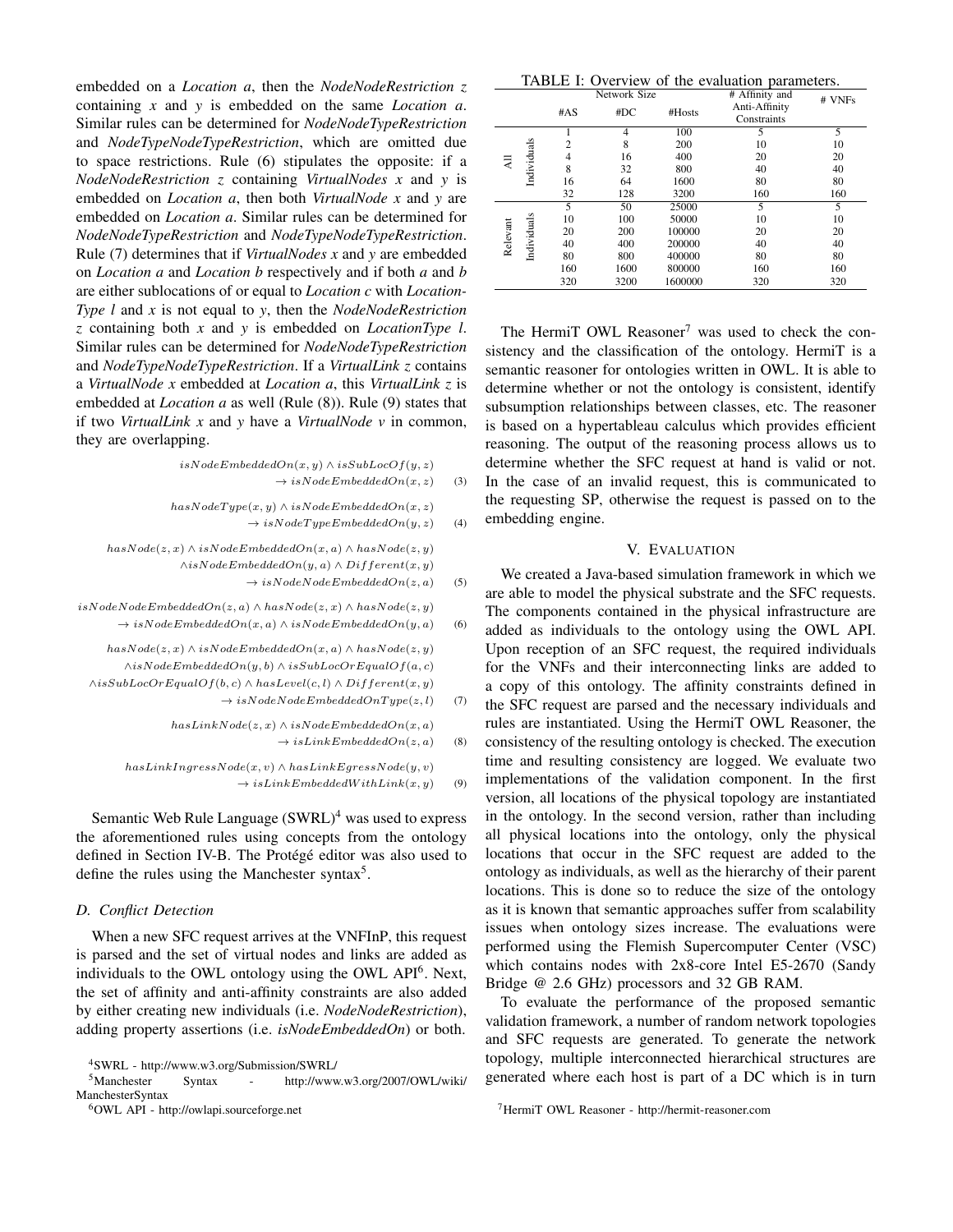part of an AS. Each of the hosts has a specific physical location that can be seen as a hierarchical combination of AS, DC and host identification. The total number of hosts, DCs and ASs are listed in Table I for both the case where we include all individuals and where only relevant individuals are considered. The number of interconnections for each node are uniformly distributed between 2 and 10. The SFC requests are randomly generated as well where the number of VNFs and the number of Affinity and Anti-Affinity constraints is varied. The type of the constraints is uniformly distributed among the constraints defined in Section III. The parameter values for both the number of VNFs and the number of constraints per SFC request are shown in Table I. For each parameter configuration, 1000 random SFC requests are generated and fed to the semantic request checker. The execution times are averaged and the 95% confidence intervals are shown in the graphs.



Fig. 6: Impact of physical network size

#### *A. Impact of physical network size*

To evaluate the impact of the physical network size, we use a fixed number of 5 virtual nodes and 5 (affinity or antiaffinity) constraints in the requested SFC, and vary the number of physical hosts as shown in Table I. For the case where we include an individual in the ontology for each physical location in the topology, it can be seen from Figure  $6(a)$  that the execution time grows exponentially with increasing physical network size as was expected. Even for a network of only 3200 physical hosts, the semantic request validation already takes about 15*s*. When we include only an individual for each physical location that is used in a constraint, there is no significant impact on the evaluation time, since the number of constraints is fixed in this case as demonstrated in Figure 6(b). These results demonstrate that it is indeed beneficial to only consider the relevant physical locations when semantically validating an SFC request.



Fig. 7: Impact of virtual network size

#### *B. Impact of virtual network size*

To evaluate the impact of the size of the requested virtual topology in the SFC, a fixed number of 5 constraints and a network size of 25000 hosts is used, while the number of virtual nodes in the SFC request is varied as shown in Table I. Figure V-A shows an exponential increase of the execution time when the number of requested VNFs in the SFC request increases. For 320 VNFs in a single request, which is quite high, the execution time is 0*.*5*s*, which could be considered as an acceptable calculation delay for SFC requests of that size.



Fig. 8: Impact of number of constraints on number of consistent SFC requests (a) and execution time (b)

#### *C. Impact of number of constraints*

To evaluate the impact of the number of constraints in the SFC, a fixed virtual network size of 5 VNFs and a physical network size of 25000 hosts is used, and the number of constraints in the SFC request is varied as shown in Table I. Figure 8(b) shows how the total execution time is affected by increasing the number of constraints in the request. Two additional lines are plotted differentiating between the execution times for consistent and inconsistent SFCs. As can be seen from Table 8(a), when the number of constraints increases, the number of consistent SFCs is reduced significantly since the probability of conflicting constraints is increased. When the number of constraints exceeds 40, all generated SFC requests are inconsistent. Figure 8(b) shows a linear increase of the execution time when the number of constraints increases.



Fig. 9: Combined impact of increasing physical network size, requested virtual network size and number of constraints

#### *D. Combined impact of relevant parameters*

Finally we evaluated the combined impact of all parameters as stated in Table I, both for the case when all physical locations are considered and for the case when only relevant physical locations are taken into account. For both approaches, an exponential increase can be observed in Figure 9 when